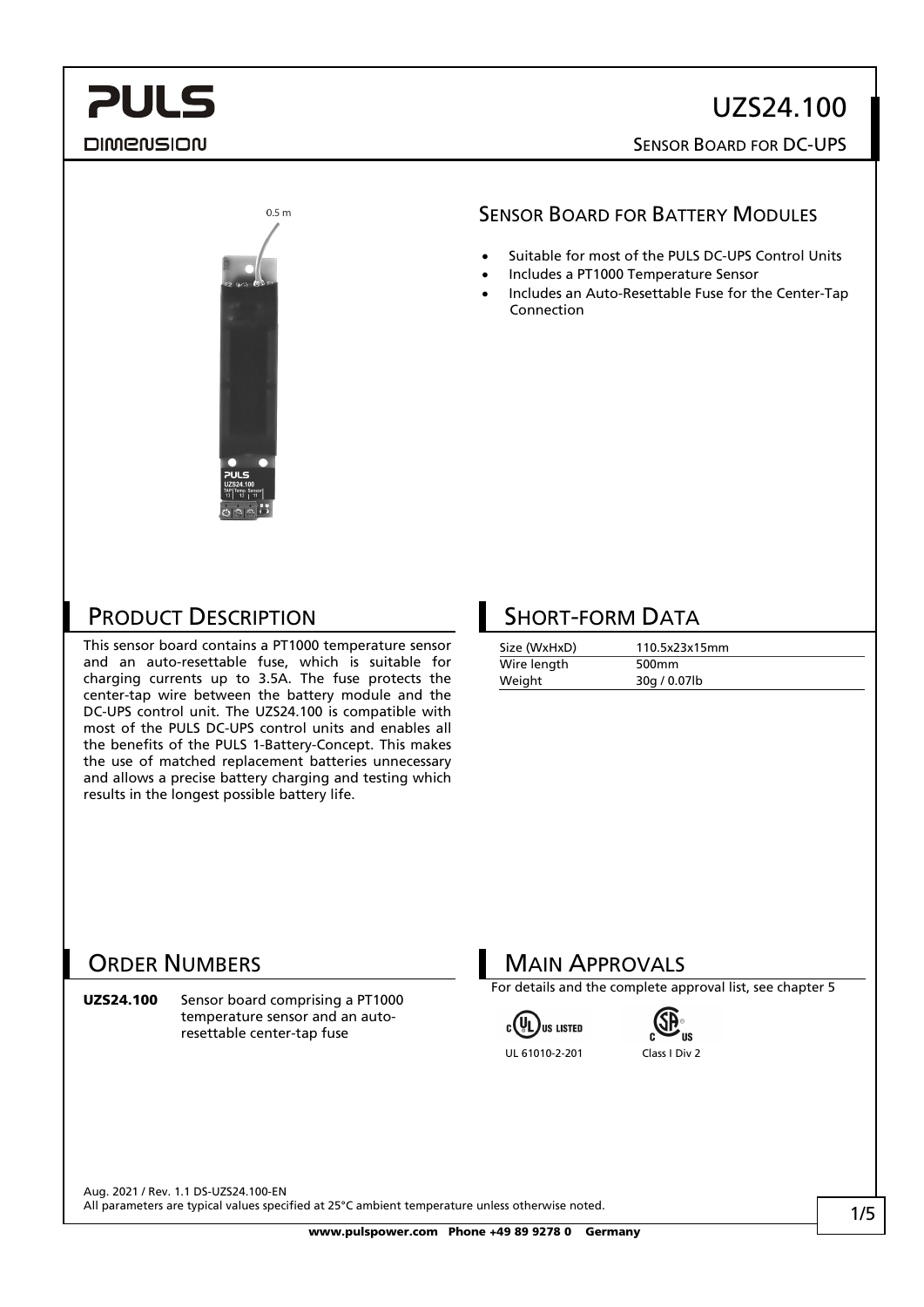# **PULS**

#### **DIMENSION**

#### **INDEX**

|                                             | Page |
|---------------------------------------------|------|
|                                             |      |
|                                             |      |
|                                             |      |
|                                             |      |
| 5. Approved, Fulfilled or Tested Standards4 |      |
|                                             |      |
| 7. Physical Dimensions and Weight5          |      |

The information given in this document is correct to the best of our knowledge and experience at the time of publication. If not expressly agreed otherwise, this information does not represent a warranty in the legal sense of the word. As the state of our knowledge and experience is constantly changing, the information in this data sheet is subject to revision. We therefore kindly ask you to always use the latest issue of this document (available under www.pulspower.com).

No part of this document may be reproduced or utilized in any form without our prior permission in writing.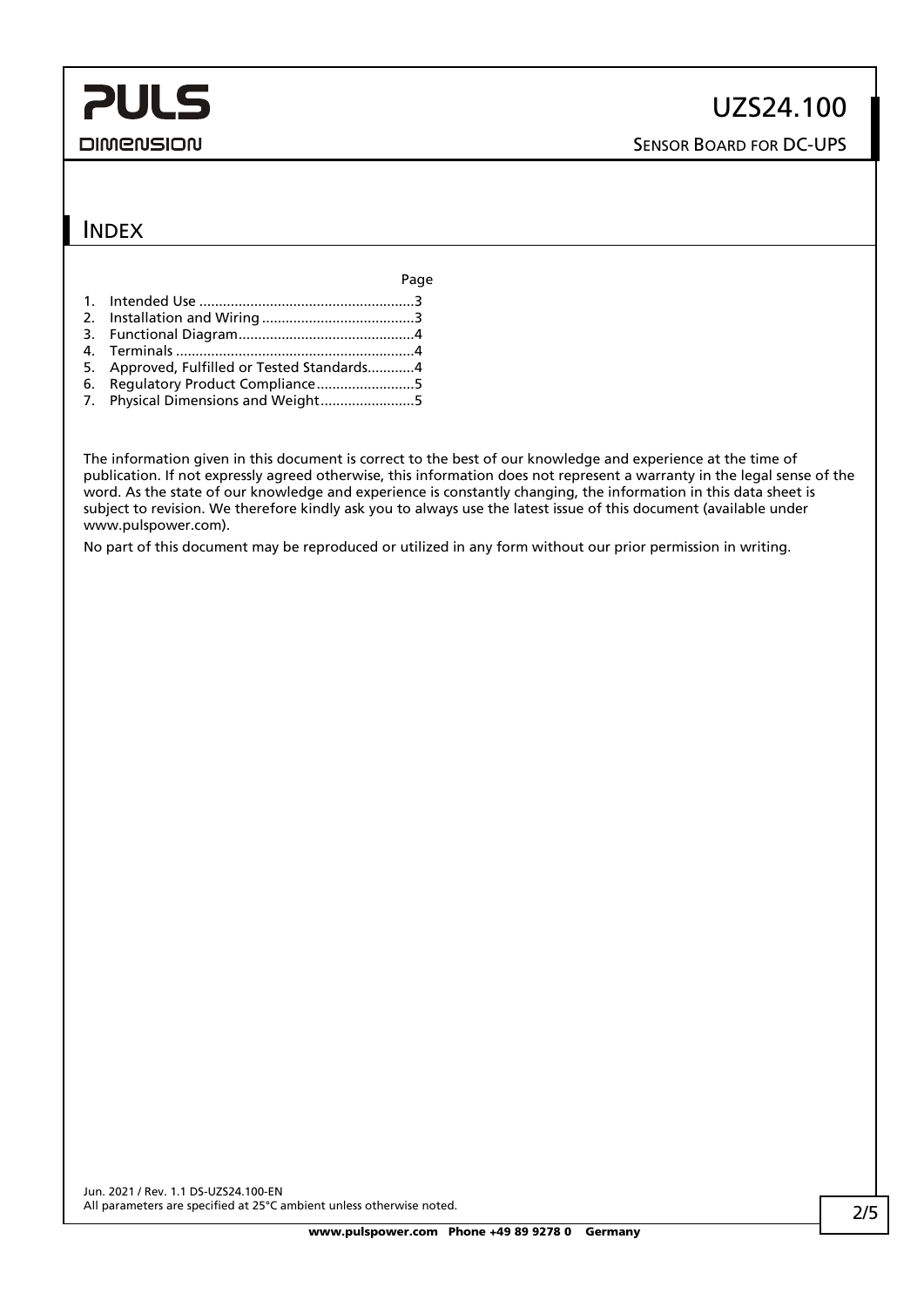#### <span id="page-2-0"></span>1. INTENDED USE

This sensor board is designed for 24V, 20A DC-UPS battery modules. The use of this sensor board is optional. If this device is used in a manner outside of its specification, the protection provided by the device may be impaired.

#### <span id="page-2-1"></span>2. INSTALLATION AND WIRING

The sensor board shall be installed as close as possible to the batteries in order to measure the precise temperature of the batteries.

- A Connect pin 11 and 12 (Temp. Sensor) to the corresponding pins on the DC-UPS control unit.
- B Connect pin 13 (Tap) to the corresponding pin on the DC-UPS control unit. Using the center tap connection is optional. Without this connection, the DC-UPS will function like a traditional UPS system without the above mentioned benefits.
- C Connect the blue wire (AWG18, length 0.5m) to the interconnection between the two batteries. Shorten the wire to the required length. Between pin 13 (Tap) and this wire, is a pre-installed auto-resettable fuse, which is provided to protect the wire between the sensor board and the DC-UPS control unit. The maximal allowed charging current is 3.5A.





Jun. 2021 / Rev. 1.1 DS-UZS24.100-EN All parameters are specified at 25°C ambient unless otherwise noted.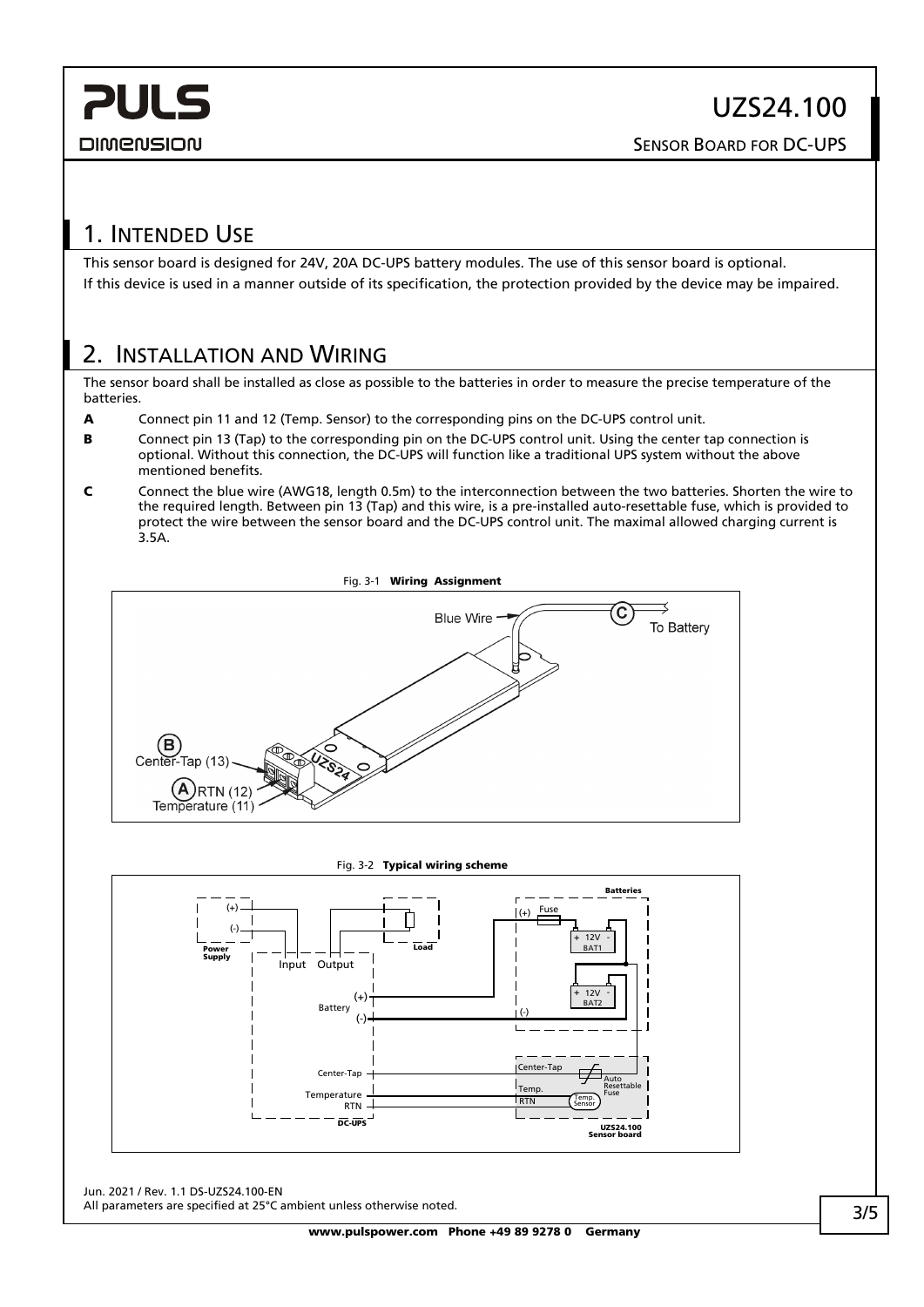

SENSOR BOARD FOR DC-UPS

# <span id="page-3-0"></span>3. FUNCTIONAL DIAGRAM

#### Fig. 2-1 Functional diagram



### <span id="page-3-1"></span>4. TERMINALS

The screw terminals are IP20 Finger safe constructed and suitable for field and factory wiring.

| Solid wire                    | $0.5 - 1.5$ mm <sup>2</sup> |  |
|-------------------------------|-----------------------------|--|
| Stranded wire                 | $0.5 - 1.5$ mm <sup>2</sup> |  |
| American Wire Gauge           | AWG 20-14                   |  |
| Max. wire diameter            | 1.5mm (including ferrules)  |  |
| Wire stripping length         | $6mm/0.25$ inch             |  |
| Screwdriver                   | 3 x 0.5mm slotted           |  |
| Recommended tightening torque | $0.5$ Nm / 4lb-in           |  |
|                               |                             |  |

# <span id="page-3-2"></span>5. APPROVED, FULFILLED OR TESTED STANDARDS

| IEC 61010-2-201 | <b>CB Report</b> | <b>CB Scheme Certificate</b><br>Electrical Equipment for Measurement, Control and Laboratory<br>Use - Particular requirements for control equipment                                                                                     |
|-----------------|------------------|-----------------------------------------------------------------------------------------------------------------------------------------------------------------------------------------------------------------------------------------|
| UL 61010-2-201  | US LISTED        | <b>UL</b> Certificate<br>Listed equipment for category NMTR - Electrical Equipment for<br>Measurement, Control and Laboratory Use - Particular<br>requirements for control equipment<br>Applicable for US and Canada<br>E-File: E198865 |
| Class I Div 2   |                  | <b>CSA Certificate</b><br>Power Supplies for Hazardous Location<br>Applicable for Canada and US<br>CSA Class: 5318-01 (Canada), 5318-81 (USA)<br>Temperature Code: T4<br>Groups: A, B, C and D                                          |

Jun. 2021 / Rev. 1.1 DS-UZS24.100-EN All parameters are specified at 25°C ambient unless otherwise noted.